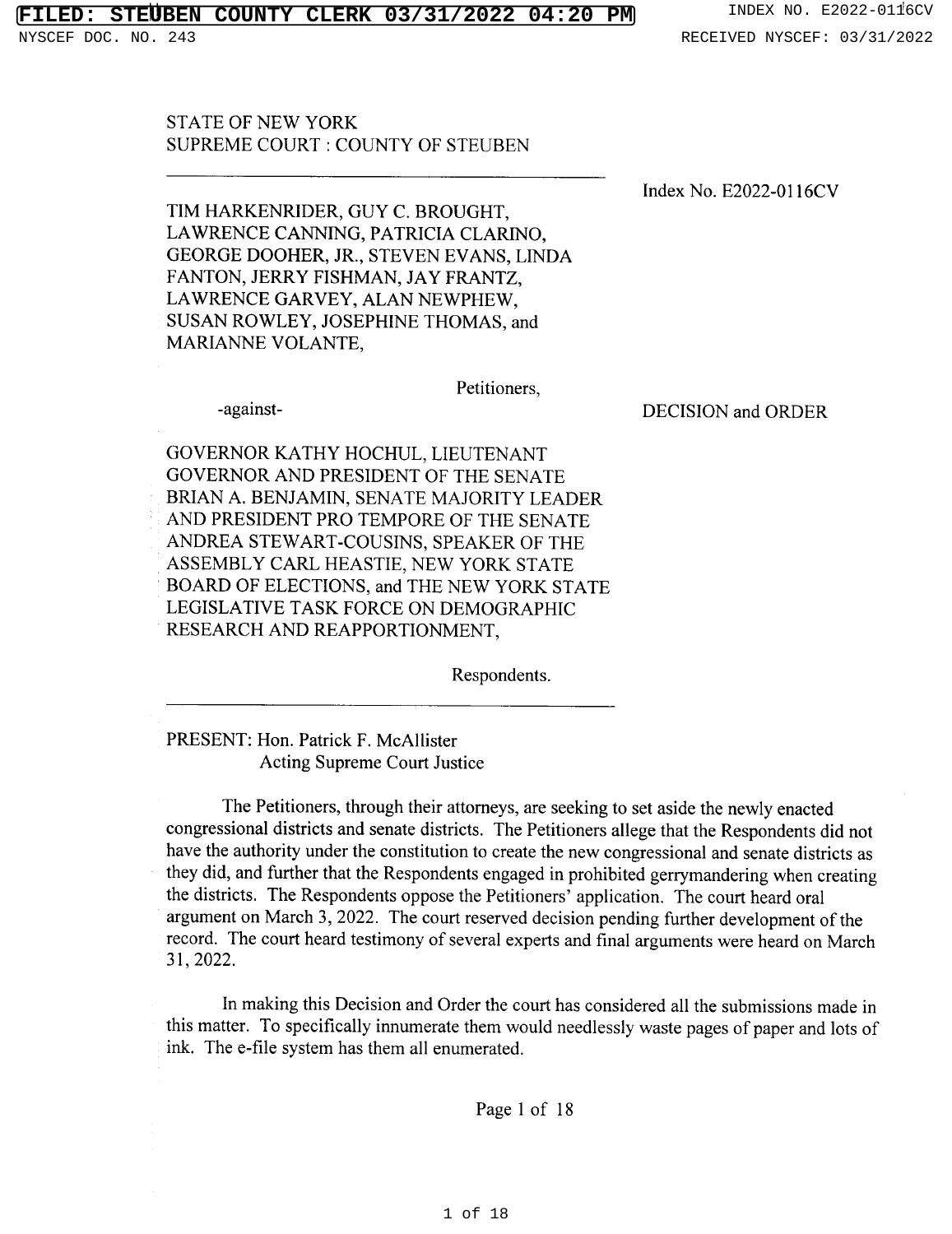#### Background:

Although it has been quite some time since one party controlled the Senate, the Assembly, and held the governorship, New York State has a long history of gerrymandering when it comes to the creation of new voting districts. Whichever major political party has been in power has used the creation of new voting districts to their own advantage and to the disadvantage of their opposition. The result was that 98% of incumbents were getting reelected before the constitutional amendment in 2014.

The scourge of gerrymandering is not unique to New York. In recent years the courts throughout the country have been called on to invalidate gerrymandered districts and to create new fairer districts. League of Women Voters v. Commonwealth, 178 AD3d 737 (Pa. 2018); League of Women Voters of Fla. v. Detzner, 172 So. 3d 363 (Fla. 2015); Rucho v. Common Cause, 204 L.Ed. 2d 931 (2019). In 2014, New York State took major steps to avoid being plagued by gerrymandering by amending Article III §§4 & 5 of the New York State Constitution. The 2020 census was the first time after the constitutional amendment that led New York to draw new districts. Therefore, this is a case of first impression in many respects.

Under New York's very old rule there was a district seat for each county, except for Hamilton County. The Federal Courts found that unconstitutional because some counties were sparsely populated resulting in the citizens of those counties receiving disproportionate representation as compared to the heavily populated counties. Reynolds v. Sims, 377 U.S. 533  $(1964)$ ; In re Orans, 15 NY2d 339 (1965). The law was changed to create districts that were roughly equal in population. In doing so other redistricting criteria in the Constitution such as not crossing county lines were given less value. See, Wolpoff v. Cuomo, 80 NY2d 70 (1992).

In the past most redistricting challenges were heard in federal court. However, in Rucho v. Common Cause, 139 S.Ct. 2482 (2019) the court ruled that federal courts do not have the authority to strike down maps based on partisan gerrymandering. Hence, this action is brought in state supreme court.

The courts have recognized that redistricting requires a balancing of sometimes competing Federal and State Constitutional requirements. "The test is whether the Legislature has 'unduly departed' from the State Constitution's requirements regarding contiguity, compactness and integrity of counties (Matter of Schneider v. Rockefeller, 31 NY2d 420, 429) in its compliance with federal mandates. It is not our function to determine whether a plan can be worked out that is superior to that set up by the legislature. Our duty is, rather, to determine whether the legislative plan substantially complies with the Federal and State Constitutions." Wolpoff v. Cuomo, (supra. at 78). To again quote Wolpoff "This is no simple endeavor". "Balancing the myriad requirements imposed by both the State and the Federal Constitution is a function entrusted to the Legislature. It is not the role of this, or indeed any, court to secondguess the determinations of the Legislature, the elective representatives of the people in this regard. We are hesitant to substitute our own determination for that of the Legislature even if

Page 2 of 18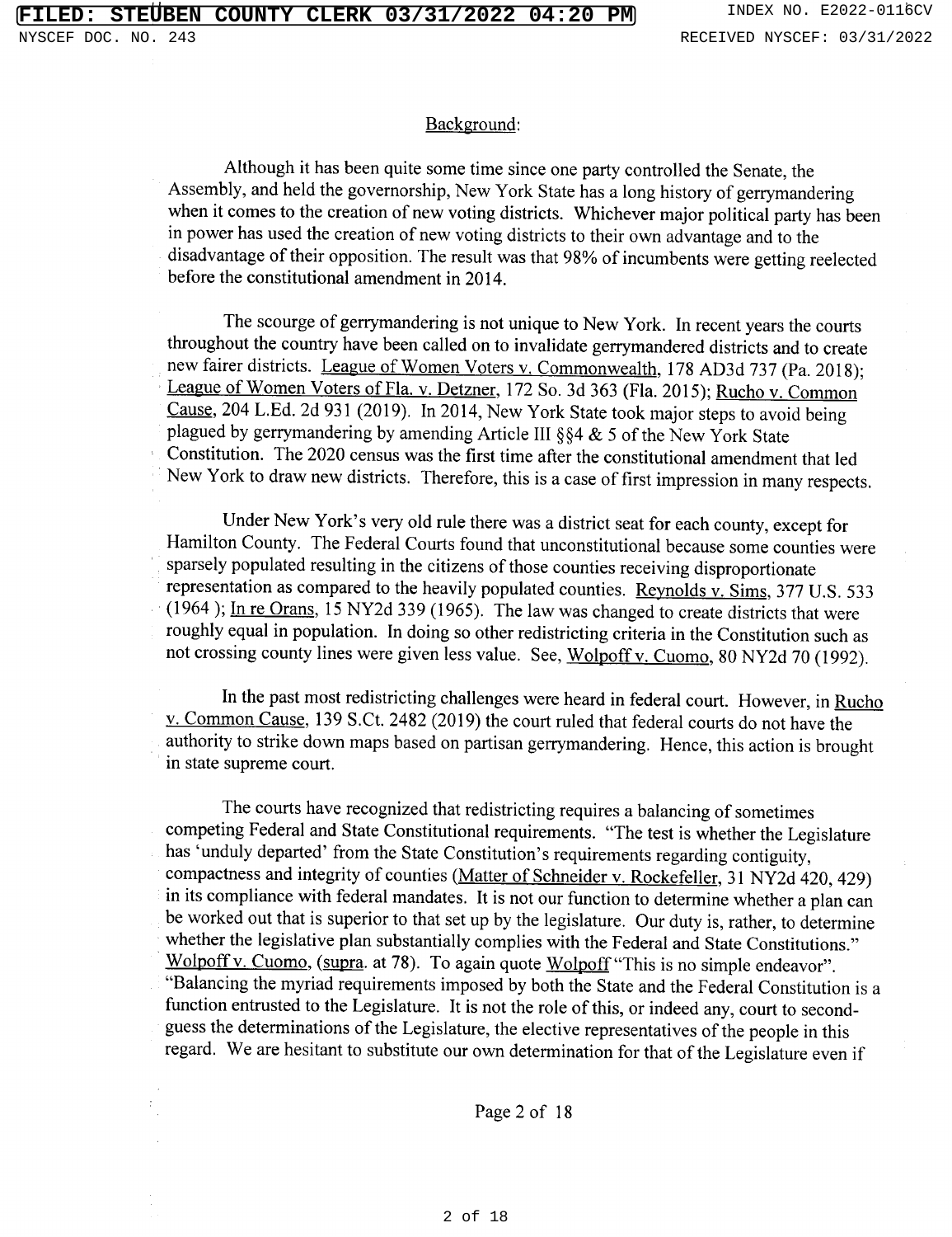we would have struck a slightly different balance on our own." " Wolpoff v. Cuomo, (supra. at 79).

#### Standing:

The Respondents challenge whether or not the Petitioners in this case have standing to bring this action since the various Petitioners live in only a small number of Congressional and **State Senate Districts** 

It is the law's policy to only allow an aggrieved person to bring a lawsuit. One not affected by anything a would-be defendant has done or threatened to do ordinarily has no business suing. New York Practice  $6<sup>th</sup> Ed$ . Seigel §136 Pg. 270.

Many of the prior redistricting challenges where the courts have found petitioners do not have standing were cases focused only on a particular district boundary. In those cases if the petitioner did not live in the district he/she did not have standing. The Petitioners in this case are challenging the entire process as being in violation of the Constitutionally prescribed method for redistricting and in particular that the Congressional and State Senate maps were drawn with a political bias that is contrary to the Constitution. In Dairylea Cooperative, Inc. v. Walkey, 38 NY2d 6 (1975) a milk distributor sought to challenge a Commissioner of Agriculture decision which granted a milk dealer license to another entity. The court found there was standing because the Plaintiff was in the "zone of interest." Further, only when there is a clear lack of injury would standing be denied.

In Society of Plastics Industry. Inc. v. County of Suffolk, 77 NY2d 761 (1991) the court made clear that having an economic interest is not sufficient to find standing if the issue is a non-economic interest. In that case to have standing the Plaintiff needed to show non-economic issues such as environmental or aesthetic reasons to challenge the legislation.

If this court finds the method used in enacting these maps violated the Constitution this would not affect just a handful of districts, but in fact would effect every district in New York. It would be impractical to require someone from every district to serve as a Petitioner. Once one district is invalid it impacts neighboring districts. But if the entire process is invalidated then everyone is impacted. The court finds these Petitioners have standing.

#### The 2014 Constitutional Amendment:

The 2014 amendment to the New York Constitution includes both a provision to prohibit discrimination against racial or language minority voting groups and a prohibition against creating maps with partisan bias. The prohibition against discriminating against minority voting groups at the least encapsulated the requirements of the Federal Voting Rights Act, and according to many experts expanded their protection. That new provision is not currently being challenged. Therefore, the court will focus on the prohibition against partisan

Page 3 of 18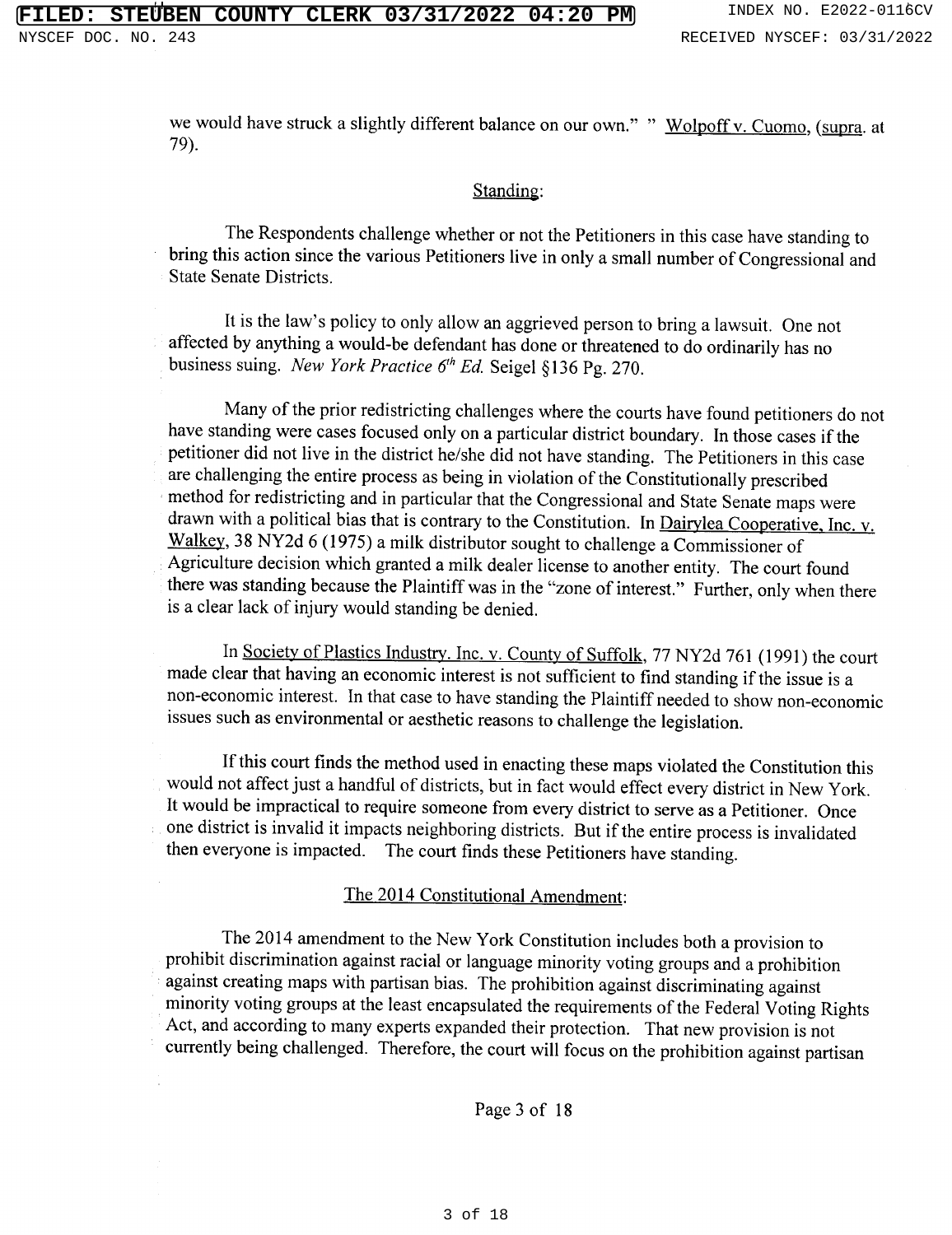bias and the process by which redistricting was to take place.

To tell how important the people considered the issue of partisan bias not only was Article III section 4 amended to add "Districts shall not be drawn to discourage competition or for the purpose of favoring or disfavoring incumbents or other particular candidates or political parties", but the Constitutional process for redistricting was also revised to create an Independent Redistricting Committee (IRC), which was to create non-biased bipartisan maps. This provision creating an IRC was intended to take the creation of proposed redistricting maps out of the hands of a one-sided, partisan legislature as much as possible. This IRC committee was to consist of appointees as follows: two members by the temporary president of the senate, two members by the speaker of the assembly, two by the minority leader of the senate and two by the minority leader of the assembly, plus two additional members which were to be appointed, one by the Democratic committee members and one by the Republican committee members. NY Constitution Art. III §5-b. Although the word "compromise" is not used it is clear from reading the constitutional amendment that the people of the State of New York believed that nonpartisan maps agreed upon as a result of a compromise were the best way to avoid gerrymandering when redistricting. At the very least in the event one party controlled both the senate and the assembly the amended constitution required there to be both support from some of the Democrats on the committee and also by some of the Republicans on the committee in order for the redistricting plan to receive the minimum seven votes necessary for the plan to be submitted to the legislature for approval, and to the governor for signature. NY Constitution Art III  $\S$ 5-b(f).(1) reads as follows:

> "In the event that the speaker of the assembly and the temporary president of the senate are members of the same political party, approval of a redistricting plan and implementing legislation by the commission for submission to the legislature shall require the vote in support of its approval by at least seven members including at least one member appointed by each of the legislative leaders." (Emphasis added)

In 2022 the Democrats controlled both the senate and the assembly. Nevertheless, the IRC committee failed to come up with any plan that obtained the minimum seven votes. There was no plan that received bipartisan support. That eventuality was anticipated in the constitution and according to Art. III  $\S$ 5-b(g) the plan or plans receiving the highest vote were to be submitted to the legislature. The Democrat committee and the Republican committee each submitted their own plans known as Plan A and Plan B with an equal number of IRC votes, but only from their own respective subcommittees. The court heard limited testimony concerning both Plan A and Plan B and received copies of those plans as exhibits. Even though a few of the proposed districts seemed to be the same in both plans, the IRC was not able to come up with a bipartisan plan that received seven votes. Both Plan A and Plan B were submitted to the legislature and the legislature quickly rejected both plans. According to the amended constitution, the committee was then to submit to the legislature a second set of redistricting plans. NY Constitution Art. III  $\S4(b)$ .

Page 4 of 18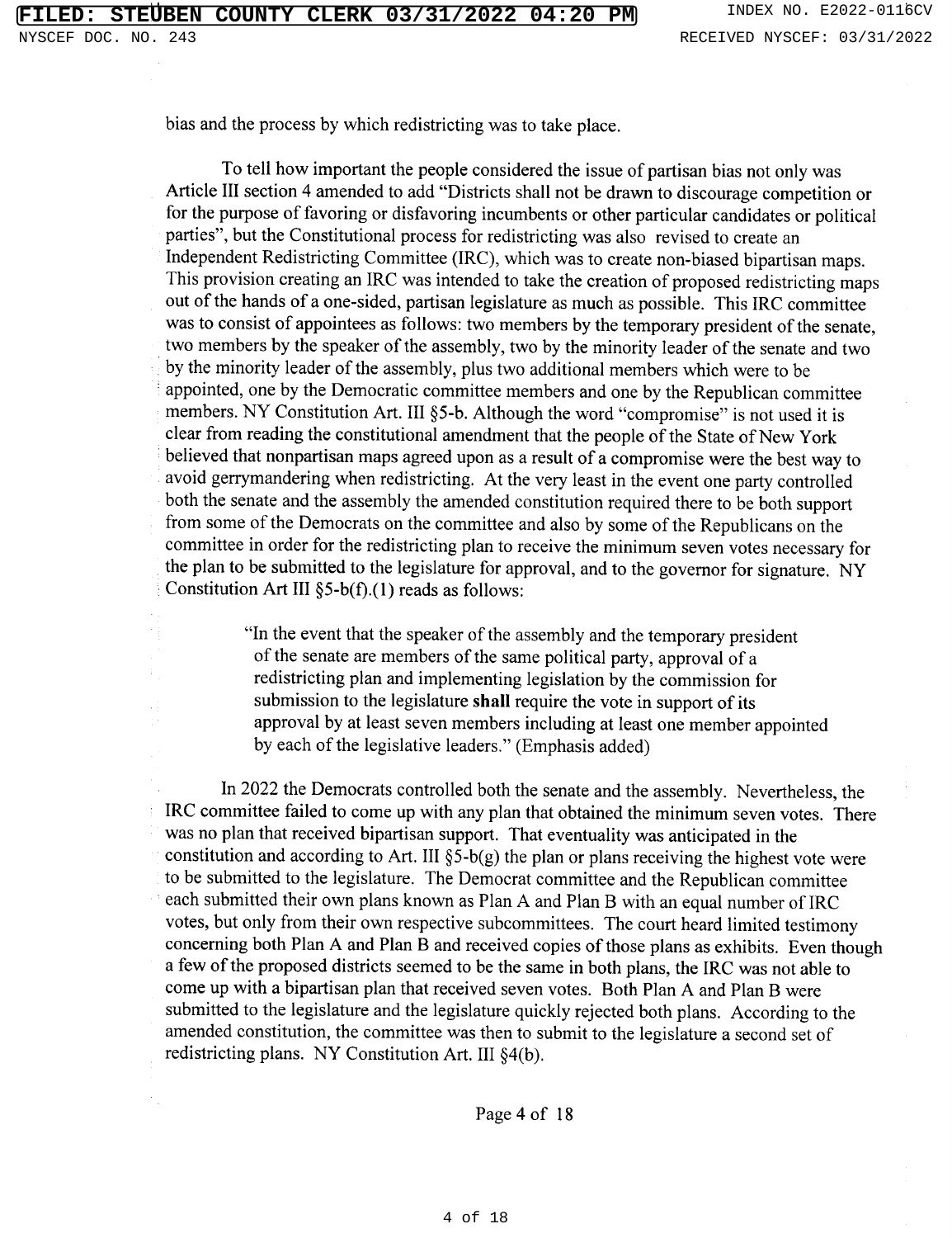In 2022 the committee never submitted a second revised redistricting proposal to the legislature. Hence, the legislature went ahead and in a few days drafted and passed their own redistricting maps. A couple of Democrats voted against the legislature's redistricting maps, but otherwise the legislation was passed along party lines. It is these Congressional and Senate redistricting maps that this court must review to determine whether they violate the state and/or federal constitutions.

Before analyzing the specifics of the redistricting plans that were passed, it is important to review what did not happen. The IRC committee never embraced the task of coming up with compromise plans. It was clear from the amended constitution that the people of the State of New York believed the best way to avoid partisan politics in drawing new district lines was for a small group to work together to come up with compromise plans that obtained some bipartisan support. The plans did not have to be unanimously approved by the members of the committee, but at least some members of each subcommittee had to support the plan. The court comes to this conclusion from the following:

- 1. The Constitution was amended to add Article III  $\S4(c)(5)$  which now reads as follows: "Districts shall not be drawn to discourage competition or for the purpose of favoring or disfavoring incumbents or other particular candidates or political parties.";
- 2. The Constitution created an Independent Restricting Committee (IRC);
- 3. The IRC was constructed in such a way that neither political party would attain the seven votes necessary without bipartisan support;
- 4. The Constitution specifically reads that the approved plan had to have support from at least one appointee of each of the political leaders that appointed members to the IRC.
- 5. That even if the IRC plan was rejected it was the IRC and not the legislature that was authorized to draw a second set of revised maps.
- 6. That even if the second set of IRC maps was rejected, the legislature could only vary the enacted maps slightly from the IRC maps. There could be no more than a 2% deviation in any district according to the Redistricting Reform Act of 2012.
- 7. The people of the State of New York rejected the 2021 ballot proposal that would have authorized the legislature to draw the maps in the event the IRC was not able to come with maps.

By contrast the important constitutional amendment that protected racial and language minority voting groups from being discriminated against had only one provision. Article III  $\S4(c)(1)$ . There was no new committee appointed to insure that this amendment to the Constitution was carried out. The court can only conclude that the people of the State of New York thought the creation of a non-biased, nonpartisan IRC committee that must work together to arrive at bipartisan redistricting maps was crucial to avoid gerrymandering - and even though the legislature, under certain circumstances, had the power to create their own redistricting maps, the legislature would have been under scrutiny in rejecting two sets of proposed bi-partisan maps before drawing their own maps, a circumstance that would invite the wrath of the electorate. Further, the law only permits slight alterations of the IRC maps by the legislature.

Page 5 of 18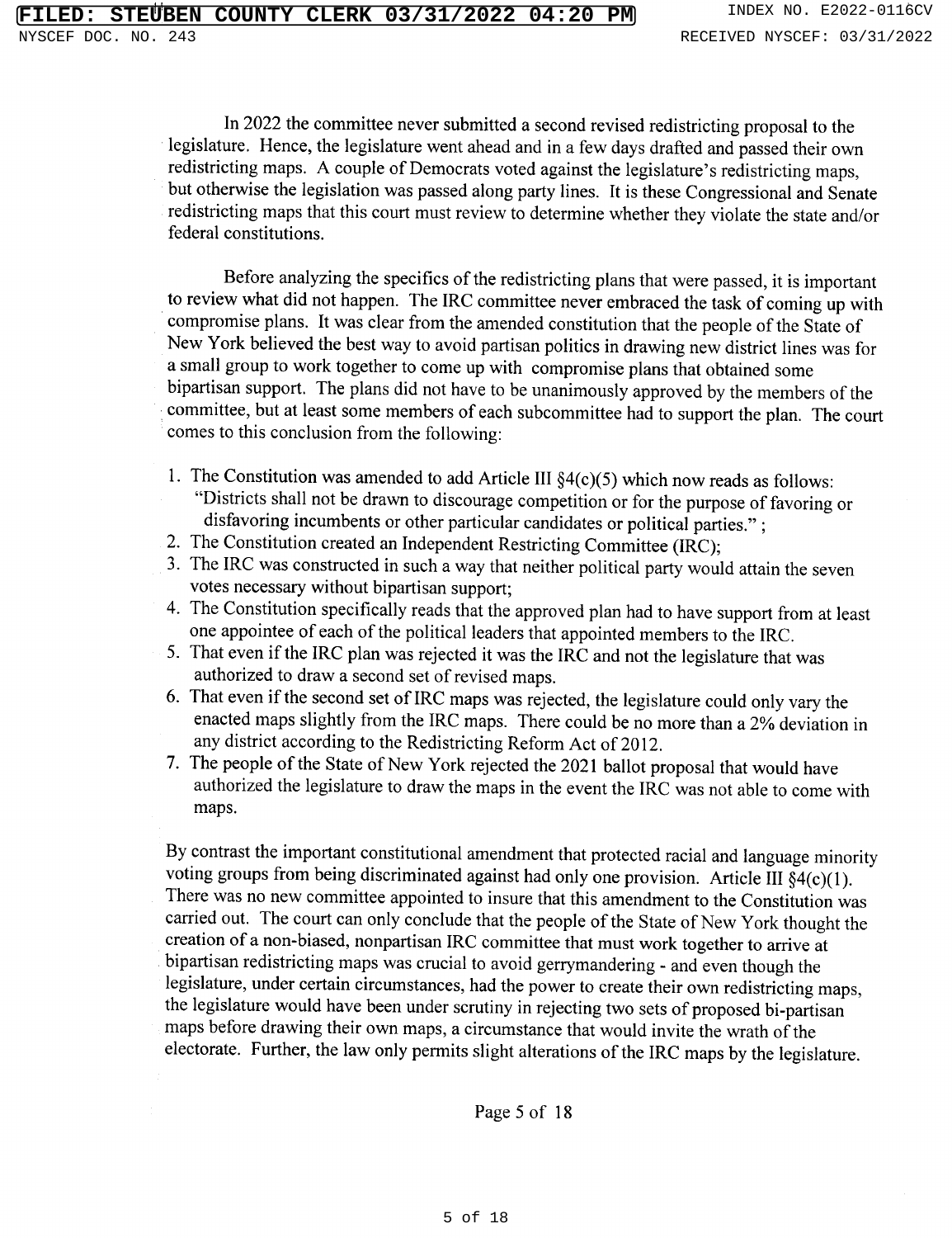The legislature is not free to ignore the IRC maps and develop their own.

In a democracy it is rare if ever that one party has all the right answers and all the right policies. A democracy works best when every responsible adult has a voice and when by listening to each other a compromise is worked out that incorporates part of everyone's opinion. Unfortunately, in recent years the idea of "compromise" has gotten the reputation as being something distasteful and something to be avoided. Yet compromise is the foundation upon which the United States Constitution, our political system, and our country was established. It is compromise that is the safest way to avoid the plague of partisan gerrymandering. If gerrymandering is allowed to occur then certain groups of voters will be discriminated against and become disenfranchised. Discrimination comes in many forms whether it be against ones race, sex, age, religion, political party or something else. The New York Constitution specifically says, "When drawing district lines, the commission shall consider whether such lines would result in the denial or abridgement of racial or language minority voting rights, and districts shall not be drawn to have the purpose of, nor shall they result in, the denial or abridgment of such rights. Districts shall be drawn so that, based on the totality of the circumstances, racial or minority language groups do not have less opportunity to participate in the political process than other members of the electorate and to elect representatives of their choice." Art. III  $\S4(c)(1)$ .

Gerrymandering discrimination hurts everyone because it tends to silence minority voices. Then none of us receives the benefit from the input of the silenced. Imagine a society where only Democrats are able to work on cancer research or only Republicans could be board certified as heart surgeons. Imagine all the accomplishments and discoveries that would never come to pass because the majority thought it best to eliminate minority positions or views. Lives and the common good are at stake. When we choose to ignore the benefits of compromise we not only hurt others, we hurt ourselves as well.

There is nothing in the constitution that permits the IRC to just throw up their collective hands. Courts are very familiar with juries who say "We can't come to an agreement" during deliberations. However, the more the court keeps requiring them to go back and try again the more likely they are to finally reach a consensus. It is rare for the court to end up with a hung jury. Here the IRC stopped working well before their deadline. What someone should have done was bring an action to compel the members of the IRC to continue their work or for the political sides of the legislatures that appointed 8 of the 10 members of the IRC to remove and replace any IRC member that did not embrace his/her constitutional role. NY Constitution Art III  $\S5-b(a)(1)-(4)$ . Then either the court could have compelled the IRC to work together until they came up with a plan or the IRC new members could develop new bipartisan maps. Instead the IRC was permitted to throw up their hands and the legislature stepped in. Does the Constitution permit the legislature to take over if the IRC fails to do it's job? By the Constitution the IRC's drop dead date for submitting a plan was February 28<sup>th</sup>. This action was commenced long before that deadline.

Page 6 of 18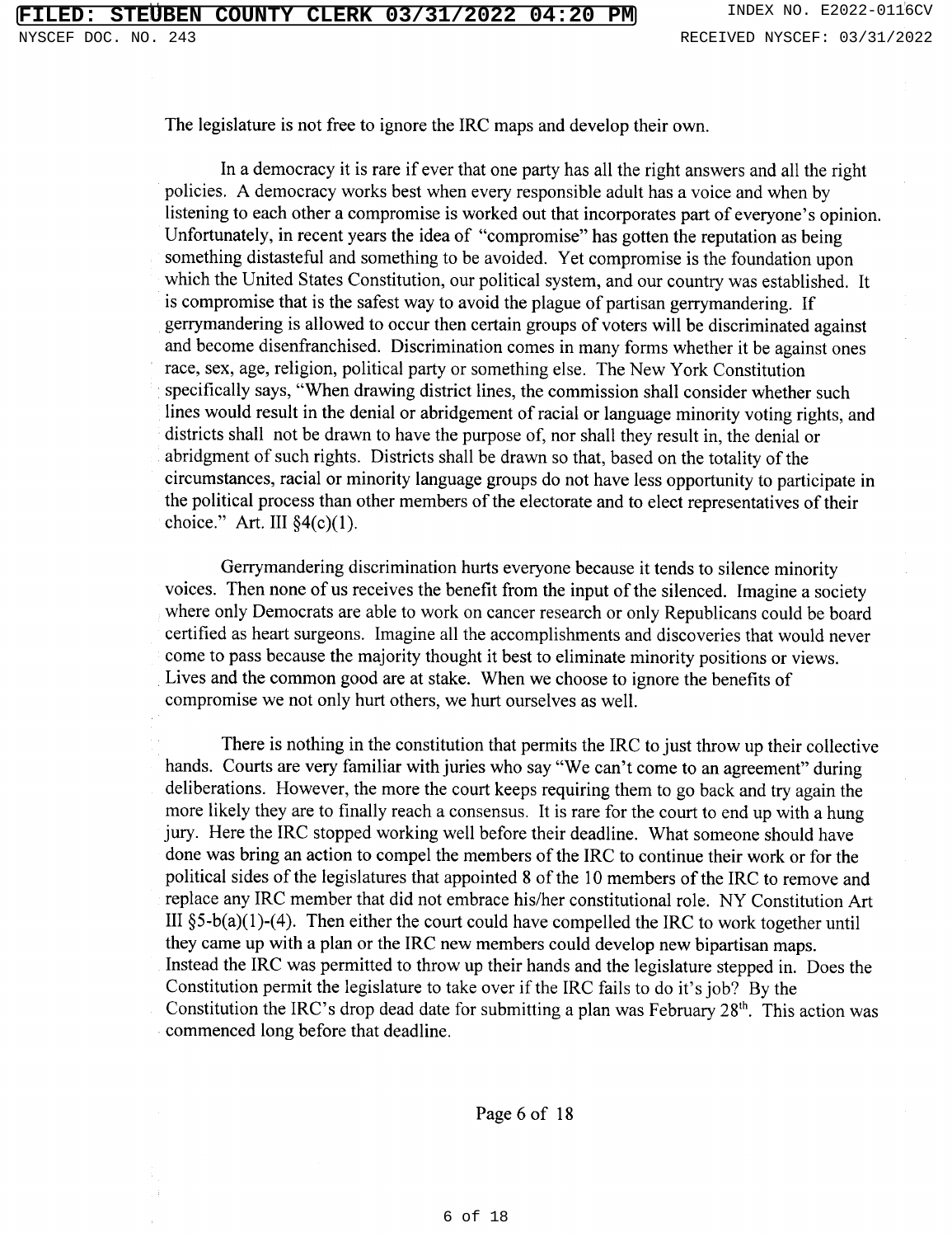Under the "new" process that was put in place a committee (IRC) was formed to try to create a fair redistricting map. The committee had 4 Democrats, 4 Republicans and 2 people that could not be Democrats or Republicans. The Democrats chose 1 of the 2 and the Republicans chose the other. This year the committee met and considered a number of plans. The Democrats came up with a plan (Plan A) and the Republicans came up with a different plan (Plan B). The IRC could not come up with a compromise plan so both the Democrat and Republican plans were submitted to the legislature, although neither plan had obtained the required seven votes. Seven votes in favor of a plan were required since the Democrats control both the Senate and the Assembly. Both submitted plans were rejected by the legislature and sent back to the committee. The committee could not agree on anything different. They had a 15 day deadline but the IRC stopped working well before the deadline. So the legislature created it's own map. The legislature's plan differed significantly from either Plan A or Plan B submitted by the IRC.

Under the 2014 amendment the districts shall not be drawn to discourage competition or for the purpose of favoring or disfavoring incumbents or other particular candidates or political parties. Under constitutional criteria the maps must be compact, contiguous, of equal populations, avoid abridgment of racial or language minority voting rights, maintain cores, and not cross the boundary lines of pre-existing subdivisions such as counties, cities, towns and communities of interest and there was to be no partisan gerrymandering. "The antigerrymander provision of the State Constitution is found in article III. Section 4 requires that Senate districts 'be in as compact form as practicable' and 'consist of contiguous territory'; and section 5 provides that Assembly districts shall be formed from 'convenient and contiguous territory in as compact form as practicable. As we recognized in Matter of Orans, (15 NY2d 339, 351, supra), these constitutional requirements remain binding although they must be harmonized with the first principle of substantial equality of population among districts." Schneider v. Rockefeller, 31 NY2d 420 (1972).

### The Failed 2021 Constitutional Amendment and Subsequent 2021 Legislation:

The political powers realized that the redistricting compromise plan envisioned by our 2014 amended constitution had a flaw. The plan lacked a way to handle the contingency of the committee not coming up with a bipartisan plan(s). Thus another constitutional amendment was proposed and put before the voters in November of 2021, under which the legislature could create and the Governor enact its own redistricting plan in the event the IRC committee failed to carry out its constitutionally prescribed duties. This constitutional amendment was voted down by the people of the State of New York - Republicans, Democrats, and Independents alike. Just three (3) weeks later, the legislature enacted legislation signed by the governor giving themselves the power to do exactly what the people of the State of New York had just voted down three (3) weeks earlier. Even though the proposed 2021 Constitutional Amendment contained other new provisions, none were hot button issues. In part this decision will focus on that legislation that was enacted just three (3) weeks after the proposed 2021 Constitutional Amendment was voted down.

Page 7 of 18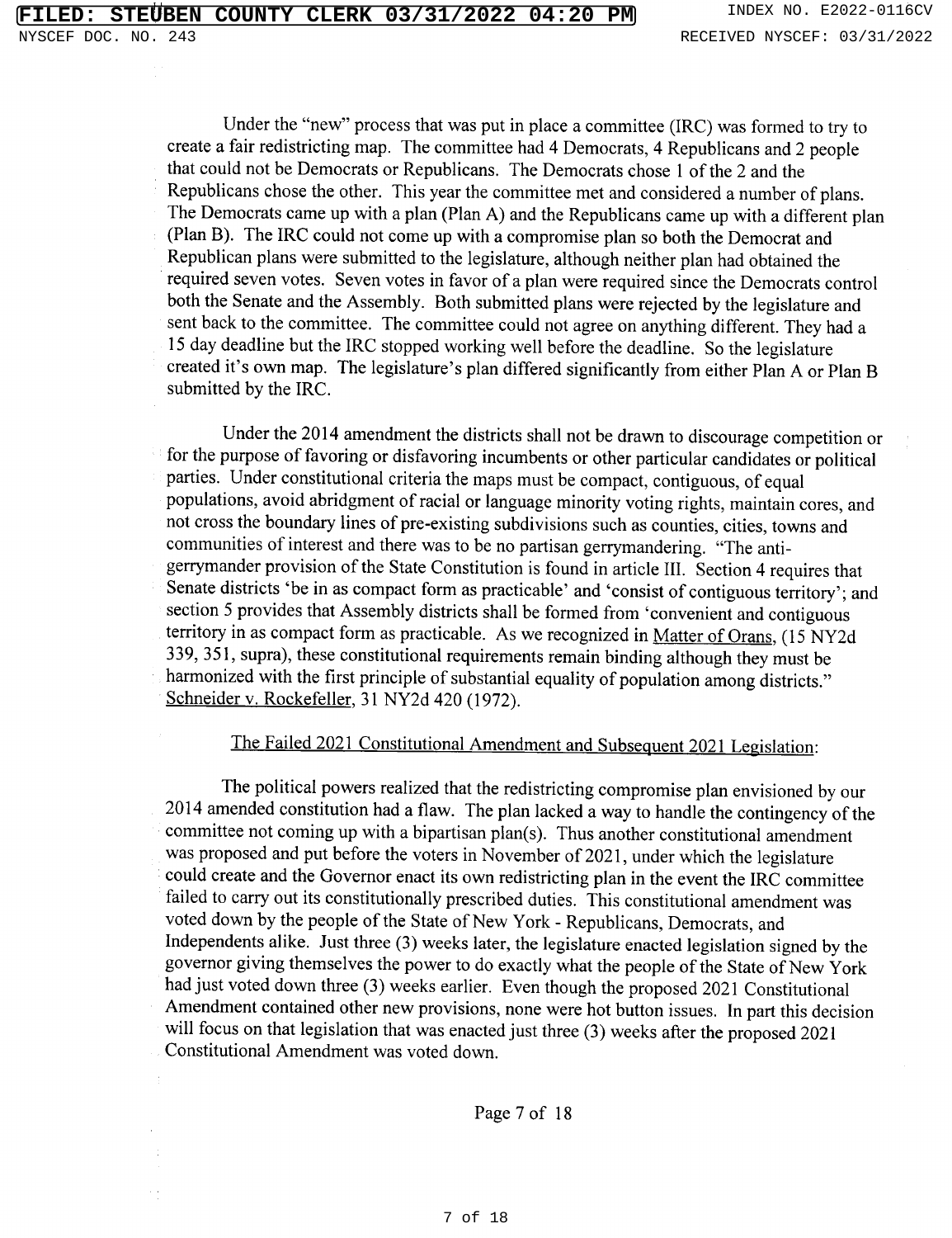# Redistricting Reform Act of 2012 (The 2% Rule):

Another key component of the Redistricting Reform Act of 2012 that directly impacts the subsequent 2014 constitutional amendment was that: "Any amendments by the senate or assembly to a redistricting plan submitted by the independent redistricting commission, shall not affect more than two percent of the population of any district contained in such plan." Redistricting Reform Act of 2012 N.Y. Sess, Laws 17 §3. The currently enacted plans vary by more than 2% from either of the plans submitted by the IRC. The Respondents do not allege that the plans they developed adhere to the 2% modification limit of either IRC map that was submitted. The Respondents contend that the "Notwithstanding any other provision" language of the newly enacted 2021 legislation made it so the legislature was not bound by the 2% rule. Obviously, it could not be compared to a final IRC map as such a map was never submitted. The court finds the 2% variance rule was another important procedural check to avoid partisan gerrymandering. These current maps ignore that procedural requirement. In essence, the legislature through the 2021 legislation, freed themselves from the constitutional process and the 2% limitation.

### Analysis:

The New York Constitution Article III  $\S$  4 & 5 describes the process for the creation of election districts. Unconsolidated Laws §4221 says the supreme court has the jurisdiction to hear a petition brought by any citizen that wishes to challenge the redistricting law. The court is mandated to give this case the highest priority. The court has 60 days in which to render a decision from when the petition was filed. The Petition was filed February 3, 2022 so a decision must be rendered by April 4, 2022. If the court finds the redistricting plans invalid the legislature shall have a reasonable opportunity to correct their deficiency. Art. III §5. The Petitioners contend that this provision should be ignored by the court because the legislature never properly had jurisdiction to create these maps in the first place, since the IRC never submitted a second map to be considered.

The Petitioners seek to have this court find the 2022 Congressional Map and the 2022 Senate Map to be void *ab initio*. The Petitioners allege the legislature lacked the constitutional authority to enact redistricting maps because the Constitution proscribed an exclusive process, which in 2022 was not followed.

Not only must this court interpret the redistricting process under the 2014 amendment to the Constitution, but must also determine whether or not the legislature had the authority to alter the constitutional process by passing the recent 2021 legislation, when granting that same legislative authority was voted down by the people of the State of New York in the 2021 proposed Constitutional Amendment three weeks earlier.

On the November, 2021 ballot there was a proposed constitutional amendment to Article III Section 4(b) of the New York State Constitution that would have added language that

Page 8 of 18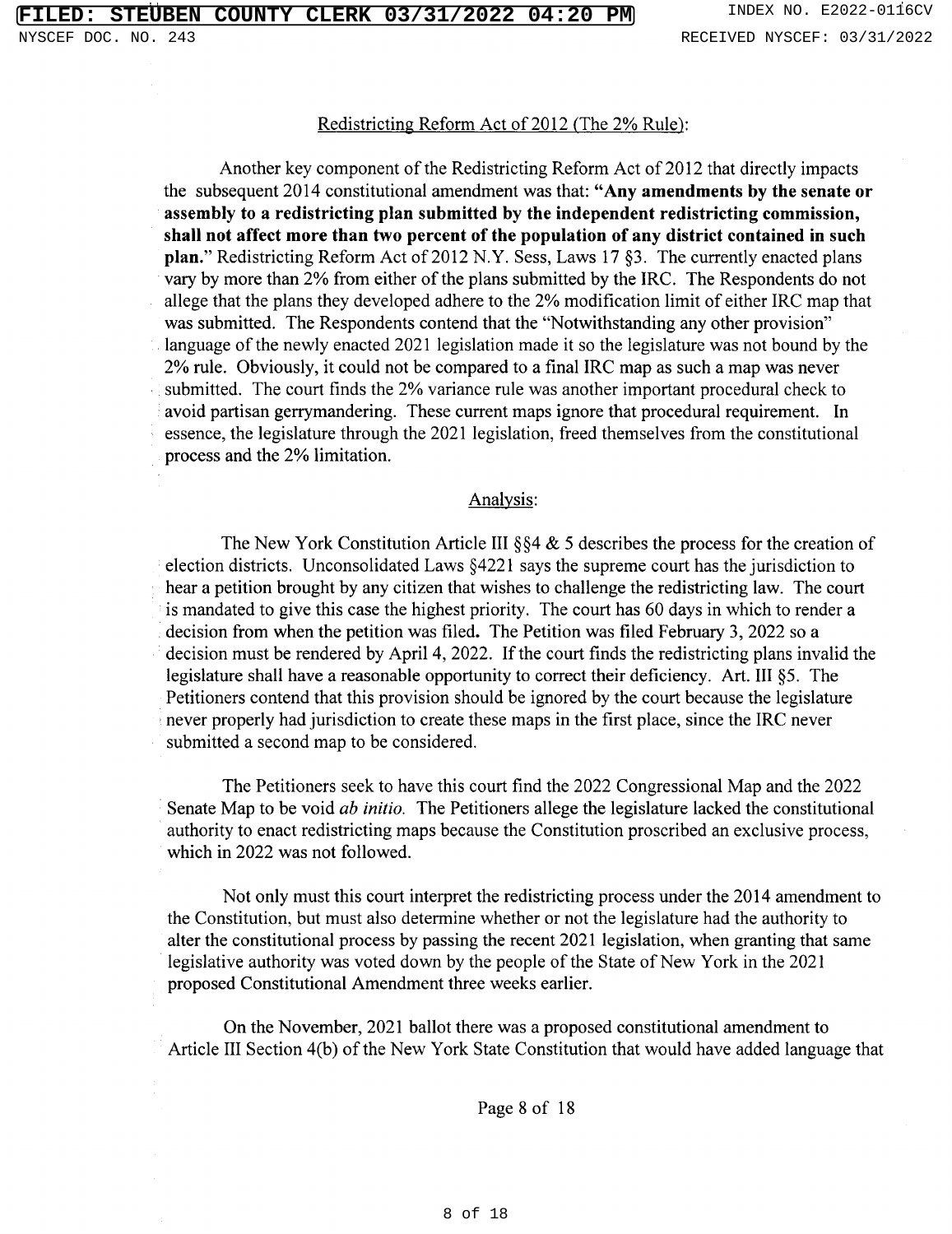in the event the IRC redistricting commission fails to vote on a redistricting plan and implementing legislation by the required deadline then each house should introduce a redistricting plan and implementing legislation. When the constitutional amendment was voted down by the People of the State of New York the legislature passed a 2021 amendment to the Redistricting Reform Act of 2012 Section 4 (a) & (c) to provide that if the commission does not vote on any redistricting plan for any reason the legislature shall draft redistricting maps and implementing legislation and submit it to the governor.

In challenging the recently enacted 2021 legislation this court must start with the presumption that the legislation is constitutional. Matter of Moran Towing Corp. v. Urbach, 99 NY2d 443 (2003). Further, facial constitutional challenges like this one are disfavored. Overstock.com, Inc. v. New York State Dept. of Taxation and Fin., 20 NY3d 586 (2013). A challenge to a duly enacted statute requires the challenger to satisfy the substantial burden of demonstrating that in every conceivable application the enacted law suffers wholesale constitutional impairment. Center for Jud. Accountability, Inc. v. Cuomo, 167 AD3d 1406 (Third Dept. 2018); appeal dismissed 33 NY3d 933 (2019). Basically the challenger must establish that there is no set of circumstances under which the legislation could be valid. Overstock.com, Inc. v. New York State Dept. of Taxation and Fin., (supra). This court must make every effort to interpret the statute in a manner that otherwise avoids a constitutional conflict. See, People v. Davidson, 27 NY3d 1083 (2016).

The Petitioners contend that the November, 2021 legislation not only amended the Redistricting Reform Act of 2012 but also created a second path for redistricting that is not in the constitution. The constitution envisions the redistricting process to occur through the IRC. Only after the IRC has twice submitted maps that are rejected by the Legislature does the Legislature take up the process. The Constitution uses such words as "the" and "shall" to indicate this was the way and the only way that redistricting maps were to be drawn.

The 2021 legislation purportedly revised the 2012 Redistricting Reform Act so that if the IRC fails for any reason to submit a plan then the legislature shall prepare their own redistricting maps. However, the legislature can not override a constitutional barrier by passing a new law. City of N.Y. v. N.Y. State Div. of Human Rights, 93 NY2d 768 at 774 (1999). Further, this 2021 legislation purportedly negated the 2% variance limitation if the legislature drafted their own maps.

This court finds that by enacting the legislation in November of 2021 the legislature made it substantially less likely that the IRC would ever submit a bipartisan plan when the senate, assembly and governorship are all controlled by the same political party. Since the senate and assembly leaders appoint four of the ten members of the IRC, these four members, and by extension the legislature, would essentially have carte blanche veto power to keep the vote below the seven votes necessary to pass such a bipartisan plan. The intent of the 2014 constitutional amendment is to have bipartisan maps drawn by the IRC commission submitted and passed by the legislature.

Page 9 of 18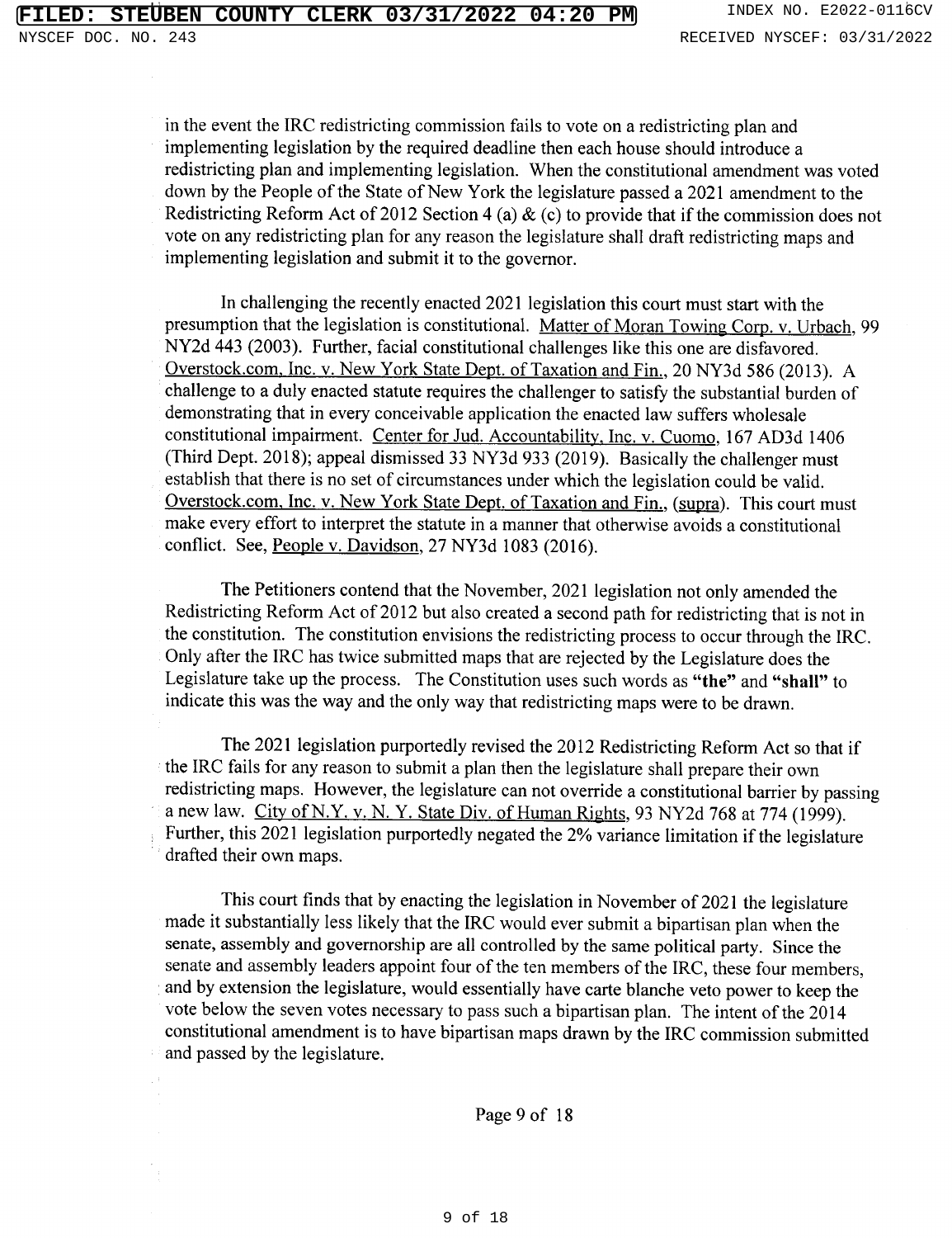Some might argue that whether the IRC failed to twice submit bipartisan maps or whether they did submit bipartisan maps and the legislature voted them down twice that it doesn't make any difference; that the legislature had the power to step in under either scenario. However, this court sees a difference. In this case the Legislature can say the IRC did not come up with bipartisan maps so we had to act. The IRC was a scapegoat for the legislature. If on the other hand the constitutional process were followed, the legislature would be in the awkward political position of having to vote down two sets of proposed bipartisan redistricting maps before drafting their own maps, at the risk of raising the ire of the voters at the next election. In addition the legislature, in drafting their own maps, would be under pressure and scrutiny to adopt a good portion of the proposed bipartisan maps submitted by the IRC commission, and they would also be limited by the no more than 2% alteration rule. The conclusion is that the currently enacted maps would have been substantially different had the constitutional process been followed.

This court finds that the November, 2021 legislation which purported to authorize the legislature to act in the event the IRC failed to act was not a mere enactment of legislation to help clarify or implement the Constitution, but in fact substantially altered the Constitution. Alteration of the Constitution can only be done by constitutional amendment and as recently as November, 2021 the people rejected the constitutional amendment that would have granted the legislature such authority. Therefore, this court finds the recently enacted Congressional and Senate maps are unconstitutional. Further, the enacted maps are void *ab initio*. Under the currently constructed Constitution when the IRC failed to act and submit a second set of maps there is nothing the Legislature has the power to do. Therefore, the court will need to step in. The court would note that not only are the Congressional District Maps and Senate District Maps void but the Assembly District Maps are void *ab initio* as well. The same faulty process was used for all three maps. Therefore new maps will need to be prepared for the Assembly Districts as well.

The People of the State of New York have spoken clearly. First, in the 2014 Constitutional Amendment not only did the People include language to prevent gerrymandering, but they also set forth a process to attain bipartisan redistricting maps through the IRC. The People of the State of New York again spoke loudly when they soundly voted down the proposed 2021 Constitutional amendment that would have granted authority to the Legislature to bypass the IRC redistricting process.

Although the court has already stricken the enacted redistricting maps as unconstitutional the court will discuss the Petitioners' further argument that the congressional and senate redistricting maps were the result of partisan bias. The standard of proof is beyond a reasonable doubt.

When considering redistricting there are two fundamental federal law principles that apply. There is the Equal Protection Clause of the 14<sup>th</sup> Amendment and the Voting Rights Act. The Equal Protection clause requires districts to be composed of the same number of residents

Page 10 of 18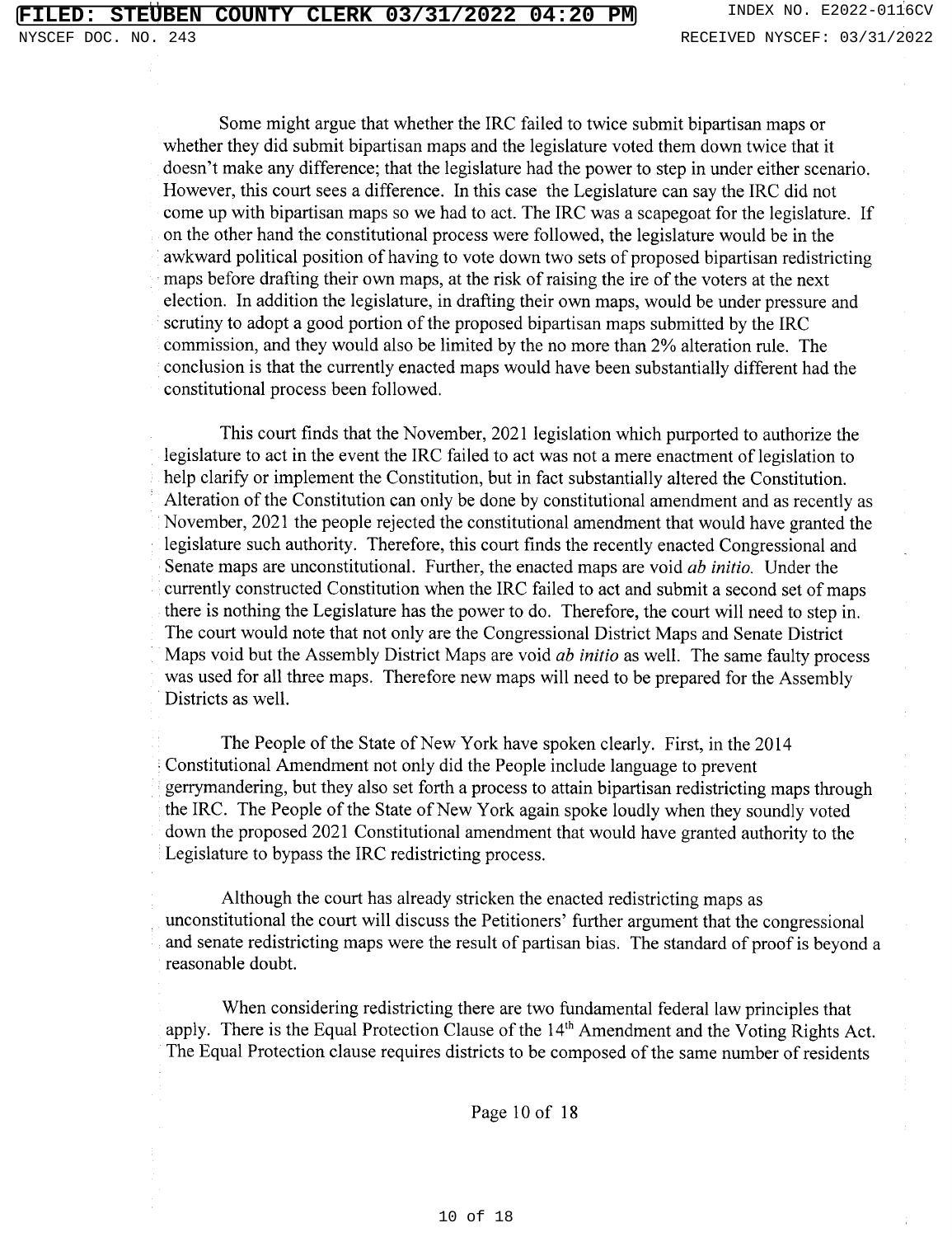or within acceptable variance thereof. The Voting Rights Act prohibits drawing lines that deny racial or language minorities a fair opportunity to elect a candidate of their choice. In addition to those federal requirements, the New York constitution adds several other factors which must be considered, including the district being contiguous, compact, drawn so as to not favor or disfavor an incumbent or a political party, trying to keep county and town boundaries within the same district, and trying to maintain the cores of prior districts. Because of the need to make districts equal in population it is not always possible to meet all of the other factors to be considered. Article III §4 (c) 1 - 5 list a number of factors which "shall" be considered. "Shall" is a requirement.

What is compactness? "Reapportionment is one area in which appearances do matter." Shaw v. Reno, 509 U.S. 630 at 647 (1993). Compactness has been described in scientific terms as the extent to which a district's geography is dispersed around its center. In practice many courts use the eyeball test. Bush v. Vera, 517 U.S. 952 at 959 (1996). The Petitioners in this case claim districts that look like snakes or are elongated over hundreds of miles violate the Constitutional requirement of compactness. What the courts have found is that "compactness" may vary depending on whether or not the issue is racial gerrymandering or dilution of vote cases. "Dramatically irregular shapes may have sufficient probative force to call for an explanation." Shaw v. Reno, (supra. at 647); Karcher v. Daggett, 462 U.S. 725 at 755 (1983).

A contiguous district requires that all parts of the district be connected. This is usually measured by whether it is possible to travel to all parts of the district without ever leaving the district. In this case, some of these proposed districts you would need a boat to go from one section of the district to another, but at least you do not have to cross district lines, just County lines and other political boundaries.

According to the eyeball test there are some districts that don't look like they are compact. They include Congressional Districts 1,2, 3, 7, 8, 10, 17, 18, 19, 22 and 24. However, the eyeball test is not proof beyond a reasonable doubt.

The preservation of the cores of prior districts. At least 11 states, including New York, include this as part of the criteria when drawing new maps. The likely theory behind this is that by maintaining continuity of districts you maintain continuity of the representation for the citizens within that group. Obviously, when the number of districts has to change it is impossible to fully comply with this criteria.

According to Redistricting Law 2020 by Davis, Strigari, Underhill, Wice & Zamarripa 18 states have now included language prohibiting redistricting to be drawn with the intent of favoring or disfavoring an incumbent or a political party, with 12 other states currently in the process of adopting neither favoring or disfavoring language. This language was the new antigerrymandering requirement added by the 2014 New York Constitutional Amendment.

Although the Federal Courts no longer have the authority under the First and/or

Page 11 of 18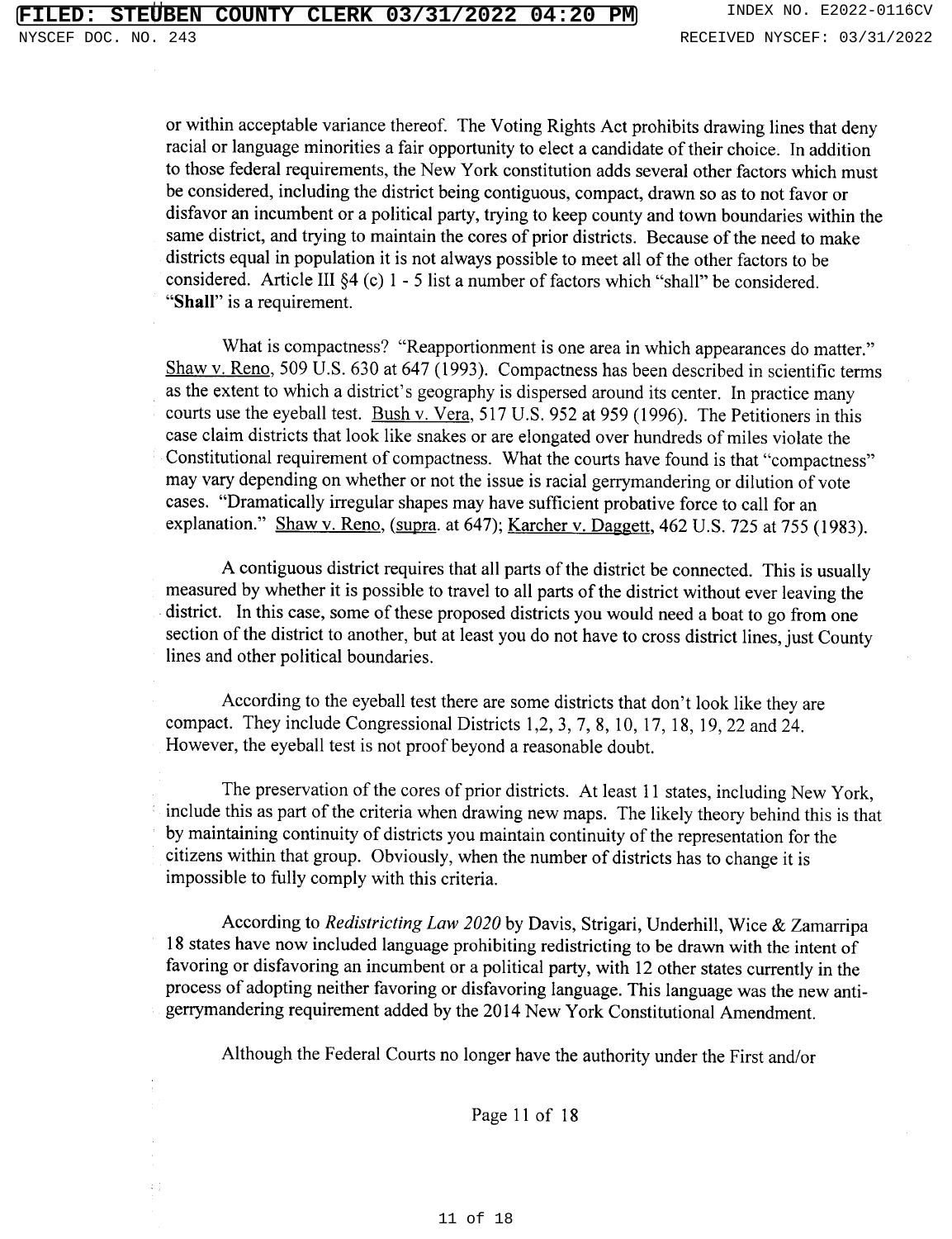Fourteenth Amendments to invalidate maps based on partisan gerrymandering, numerous states and state courts have been addressing these issues. Rucho v. Common Cause, (supra.). States have been addressing this through constitutional amendments, the appointments of independent commissions and by prohibiting the drawing of district lines for partisan advantage. Rucho v. Common Cause, (supra.). In recent years both Florida and Pennsylvania courts have found and overturned maps based on partisan gerrymandering. See, League of Women Voters of Pa. v. Commonwealth 644 PA 287 (2018); League of Women Voters of Fla, v. Detzner, 172 So. 3d 363 (2015). In both of these cases the courts interpreted their respective constitutional provision which prohibited redistricting with the intent to favor or disfavor a political party or an incumbent. In the 2014 Constitutional Amendment Art. III  $\S4(c)(5)$  New York added "Districts shall not be drawn to discourage competition or for the purpose of favoring or disfavoring incumbents or other particular candidates or political parties." The meaning of this portion of the constitution and how it applies to the recently enacted Congressional and State Senate maps is key. Courts have for a long time struggled with being able to adequately define

a standard to apply in such situations. Everyone agrees that politics plays some part in redistricting. In Davis v. Bandemer, 478 U.S. 109 (1986). At what point does permissible partisanship become unfair or unconstitutional? How much is too much? Comm. for a Fair & Balanced Map v. Ill. State Bd. of Elections, No. 11 C 5065 2011 U.S. Dist. LEXIS 117656  $(2011).$ 

In this case the Petitioners have presented expert testimony through Shawn Trende indicating that he ran at first 5,000 and then 10,000 potentially unbiased simulated redistricting maps. Respondents' expert Michael Barber testified he ran 50,000 maps attempting to duplicate Trende's maps. Trende and Barber's maps came up with the same results. The result according to Trende's Gerrymandering Index was that the maps adopted by the Legislature and signed by Governor Hochul were the most favorable to Democrats of any of the sample maps. Barber disagreed with Trende's use of a a Gerrymandering Index and concluded that the enacted maps actually favored Republicans. Likewise, Respondents other experts came to the conclusion that the enacted maps actually favored Republicans. The court finds it strains credulity that a Democrat Assembly, Democrat Senate, and Democrat Governor would knowingly pass maps favoring Republicans. Petitioners had two experts testify and Respondents had five experts testify. However, it is not the number of experts that is determinative but the quality and credibility of the expert testimony.

The Respondents' expert attempted to discredit Trende's analysis by claiming that a large percentage of Trende's simulated maps are redundant in that the maps essentially show the same boundaries. It is claimed that as many as one half to three/fourths of the simulated maps are duplicative. Therefore, it was argued that Trende should have eliminated the duplicates as he did when addressing Maryland maps. Duplication or redundancy is claimed to be a common problem with this type of simulation. However, Trende ultimately did 10,000 simulated maps which could be reduced to 2,500 simulated maps if three quarters were redundant maps and were eliminated. Even under this analysis the enacted maps are the worst of 2,500 simulated maps, ie the worst of the worst.

Page 12 of 18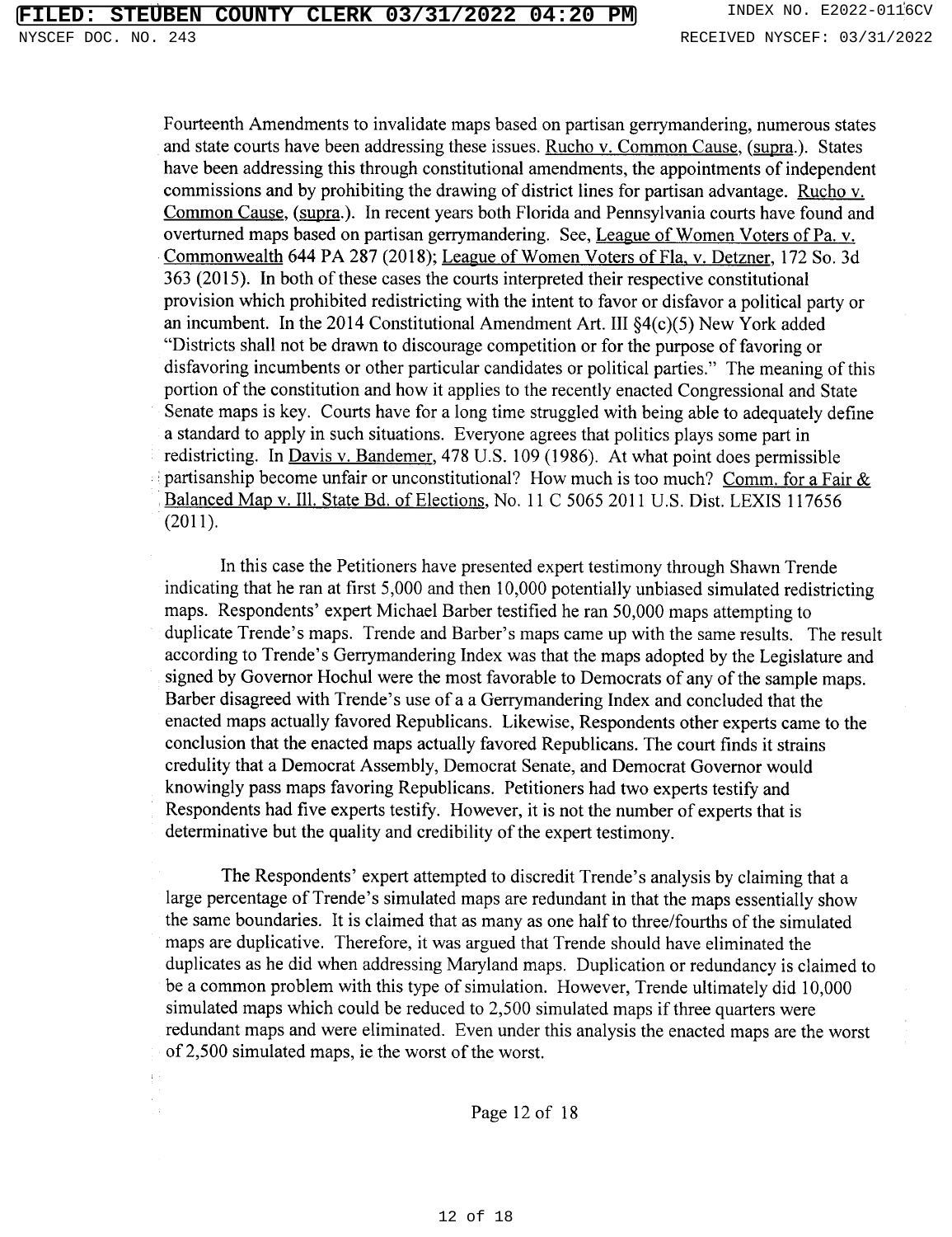What all the experts agreed upon was that the enacted congressional map would likely lead to the Republicans winning four Congressional seats. The Republicans currently hold 8 of the 27 congressional seats. A majority of the 5,000, 10,000 or 50,000 unbiased maps would have the Republicans winning less than four seats if you use 50.01% Democrats in a given district as the standard for which way a given district is likely to elect a Democrat or a Republican. Thus the Partisan Index used by the Respondents experts conclude the enacted maps favors Republicans because they are likely to receive four seats. However, both Trende and Respondents' expert, Jonathan Katz, testified that historically the Republicans win a district up to 52% Democrat and that incumbent Republicans enjoy an additional 3%, which means the districts would have to be at least 55% Democrats for the Democrats to actually win. The enacted maps gives the Democrats at least 55% in every district except the four that are Republican leaning. Obviously actual elections vary but as a general rule that is what the reliable historical data shows. What Trende's report shows is that the first four districts heavily lean toward the Republicans. See Trende's Gerrymandering Index (graphs pgs. 14 & 15 of the Expert Report dated February 14, 2021). However, in the enacted plans congressional seats 5 - 13 not only favor Democrats but show 55% or higher Democrats in those districts making them noncompetitive and virtually impossible for a Republican to win. However, in the "unbiased" sampling by Trende and Barber as few as 2 seats heavily favor Republicans, but in sample districts 3 - 13, while the Democrats were favored in those samples, their advantage was in most cases substantially less than 55% Democrat leaning and in many cases less than 52% Democrat leaning. That would mean these districts would be competitive and if historical data is accurate would likely result in several of those seats going to Republicans.

The Respondents' experts claim that the Gerrymandering Index should not be recognized by the court. The Petitioners cite Szeliga v. Lamone, C-02-CV-21-001816, a recent Maryland case (March 25, 2022) that recognized the Gerrymandering Index as proof that the maps were biased.

What is clear from the testimony of virtually every expert (Trende, Lavigna, Barber, and Katz) is that at least in the congressional redistricting maps the drawers packed Republicans into four districts thus cracking the Republican voters in neighboring districts and virtually guaranteeing Democrats winning 22 seats. In 5,000, 10,000 or 50,000 unbiased computer drawn maps there were several, and perhaps as many as 10 competitive districts. The enacted congressional map shows virtually zero competitive districts. Trende concludes and the court agrees that this shows political bias. Katz and Barber agree with Trende that creating districts with no competitive districts is a potential sign of political bias. However, both Katz and Barber conclude there is no bias since Republicans are likely to win four seats; and that four seats is higher than most of the projected wins assuming the Democrats win every district that is at least 50.01 % Democrat leaning which is what the Partisan Index is designed to depict.

The court finds that Trende's maps, and those drawn by Katz and by Barber, do not include every constitutional consideration. Katz and Barber testified they attempted to duplicate the maps drawn by Trende using the same variables used by Trende. However, none

Page 13 of 18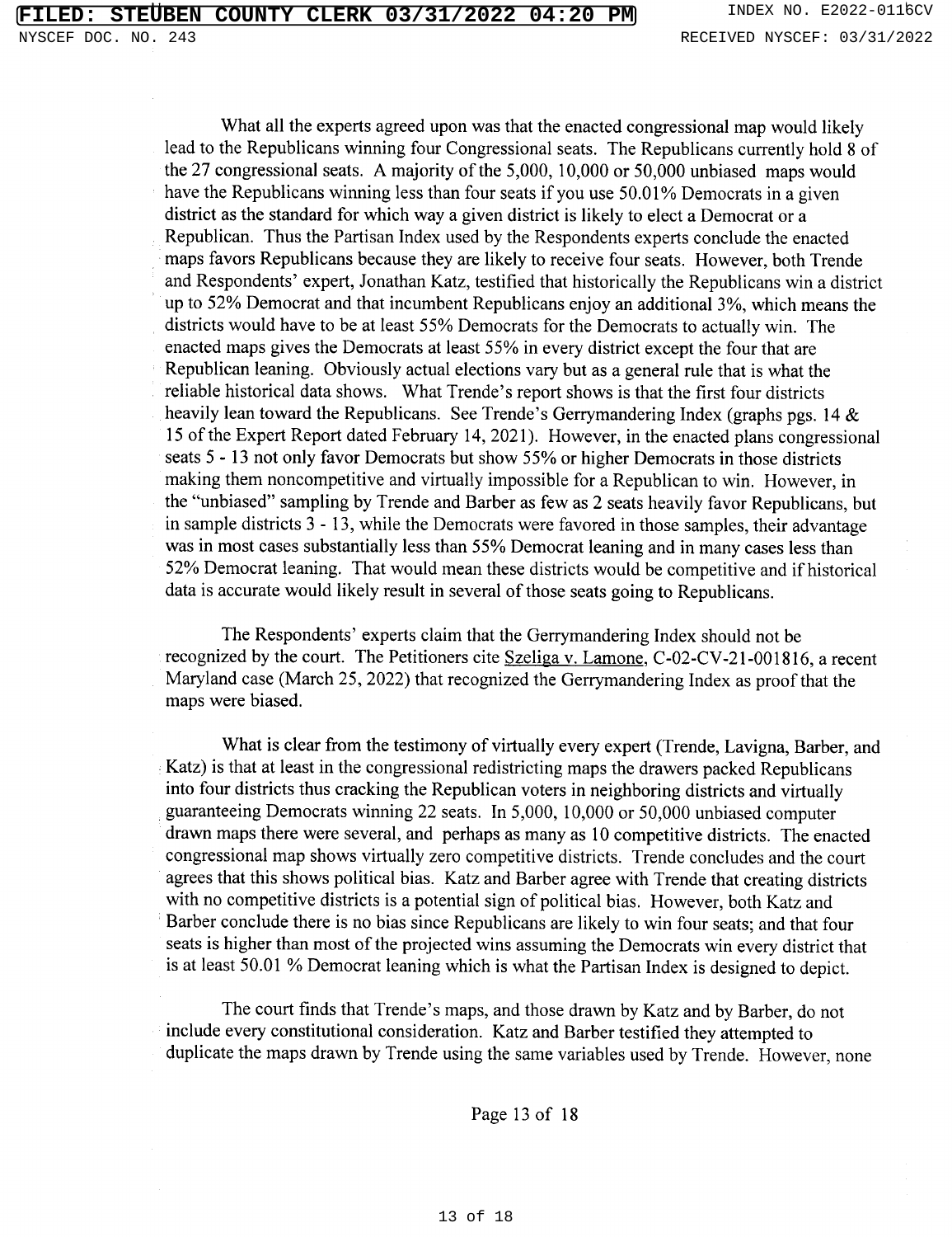of Respondents' experts attempted to draw computer generated maps using all the constitutionally required considerations. Katz said to do so would have significantly increased the time it would take to draw the maps. Both Katz and Barber thought that by including every constitutional consideration the maps would have been different, but they could not say how or by how much they would have differed. If they had done so and could thus demonstrate that the additional constitutional factors not considered in Trende's maps cause a representative sample that differed appreciably from Trende's sample then the court could have considered those maps against the enacted map to see whether or not the same political bias was shown. Since no such computer generated maps were provided to the court the court must use the evidence before it.

According to Rucho (supra.) the fundamental difficulty in formulating a standard to adjudicate whether or not partisan gerrymandering has occurred is for the court to determine what is "fair". Is fairness formulating a greater number of competitive districts? Whitford v. Gill, 218 F. Supp.3rd 837 (W.D. Wis 2016). Does fairness require as many safe seats for each party as possible? Davis v. Brademer, 478 U.S. 109 (1986). This court concludes that generating a map that significantly reduces the number of competitive seats is a clear sign of bias.

The court finds by clear evidence and beyond a reasonable doubt that the congressional map was unconstitutionally drawn with political bias in violation of Art. III \$4(c)(5). One does not reach the worst of 2,500, 5,000, 10,000 or 50,000 maps by chance. Therefore, the court agrees with the Petitioners that the congressional map was unconstitutionally drawn with political bias in violation of Art. III  $\S4(c)(5)$  of the New York Constitution.

The court will next consider the newly enacted senate map. The Petitioners presented credible evidence that this map also was gerrymandered. However, Todd Breitbart testified indepth that many of the changes found between the 2012 enacted senate map and the 2022 enacted senate map were attempts by the legislature to correct malapportionment, and other constitutional deficiencies in the 2012 map. The court finds that testimony sufficiently credible. However, the court does not accept Breitbart's premise that the Republicans essentially gerrymandered the 2012 senate map since in 2012 the Assembly and Governorship were controlled by the Democrats and so the Republicans and Democrats had to work together to enact the maps. Therefore Petitioners could not show that the enacted 2022 senate map was drawn with political bias beyond a reasonable doubt. However, since this map was already struck down as void *ab initio* a new map will need to be drawn.

Having declared the recently enacted 2022 maps unconstitutional where do we go from here. It was clear from the testimony that not only is the 2012 congressional map not useable because New York State now only has 26 instead of 27 Congressional districts, but the 2012 senate map is also not useable because as a result of population shifts that map is now constitutionally malapportioned. Therefore, that leaves no maps. At this point in time, the candidates have been collecting signatures for over a month to get on the ballot for districts that

Page 14 of 18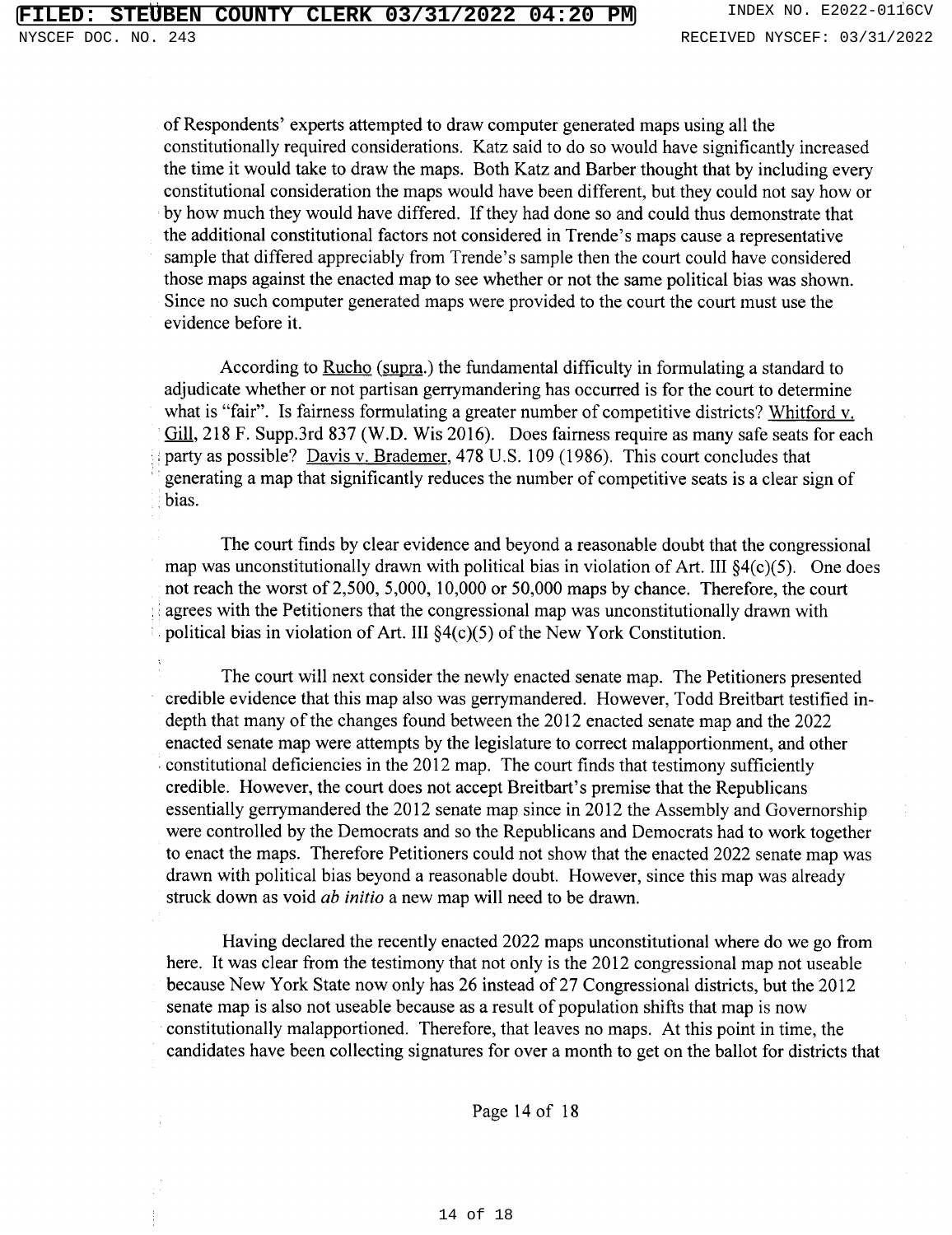no longer exist. The end of the signature gathering process will occur within a few days. Yet Petitioners urge the court to have the parties quickly submit new maps and create new election time-lines so that the election can proceed on properly drawn redistricting maps that are free of partisan bias. The Respondents contend it is too late in the election cycle to try to draft new maps and then hold elections based on the new maps.

The Respondents point out that the U.S. Supreme Court has long ruled that Congressional elections can proceed even under defective lines. Merrill v. Milligan, 142 S. Ct. 879(2022); Abbott v. Perez, 138 S. Ct. 2305 (2018); Wells v. Rockefeller, 394 U.S. 542 (1969). In Wells v. Rockefeller the court faced a similar time deadline when on March 20, 1968 the primary election was three months away and yet the court permitted the election based on the redistricting maps that were constitutionally infirm, rather than delay the primaries and redraw the redistricting maps. Therefore, the Respondents urge this years election to proceed under the unconstitutional maps.

The Petitioners urge the court to strike down these constitutionally infirm maps and have new maps prepared. This of course will require revision of the election schedule since candidates would not even know what district he/she would run in before most of the current deadlines would have expired. The Petitioners urge moving the primary back to as late as August 23, 2022. The Petitioners cite other states that have recently moved their primaries to a later date because of challenges to the redistricting maps. See, Harper v. Hall, 865 S.E.2d 301, 302 (N.C. 2021); In re 2022 Legislative Districting of the State of Maryland, No. COA-MISC-0025-2021 (Md. Mar. 2022).

This court is well aware that this Decision and Order is only the beginning of the process and not the end of the process. There will likely be appeals to the Appellate Division and the Court of Appeals in addition to what ever time it takes to draw new maps. Then once the maps are drawn the County Boards of Election need time to apply the new redistricting maps to the precincts within their respective borders.

On March 3, 2022 when the court initially denied Petitioners application to stay the election process the court was not at all sure that the Petitioners could overcome the extremely high hurdle of demonstrating the maps violated the constitution. Thus, the court did not see a substantial likelihood for ultimate success by the Petitioners. Therefore the request for a temporary stay was denied. The court was also unaware of the prior courts ruling with regard to not permitting new elections in Congressional races in 2023 even when the maps were found to be unconstitutional. Having now determined that the various redistricting maps are unconstitutional the court is still concerned about the relatively brief time in which everything would need to happen to draw new maps, complete the appellate review process, revise the election process guidelines, and give the county election commissioners time to do their jobs.

However, this court's deadline of April 4, 2022 to make a decision was set by law (60 days to render a decision) in order to allow time for elections under newly drawn maps.

Page 15 of 18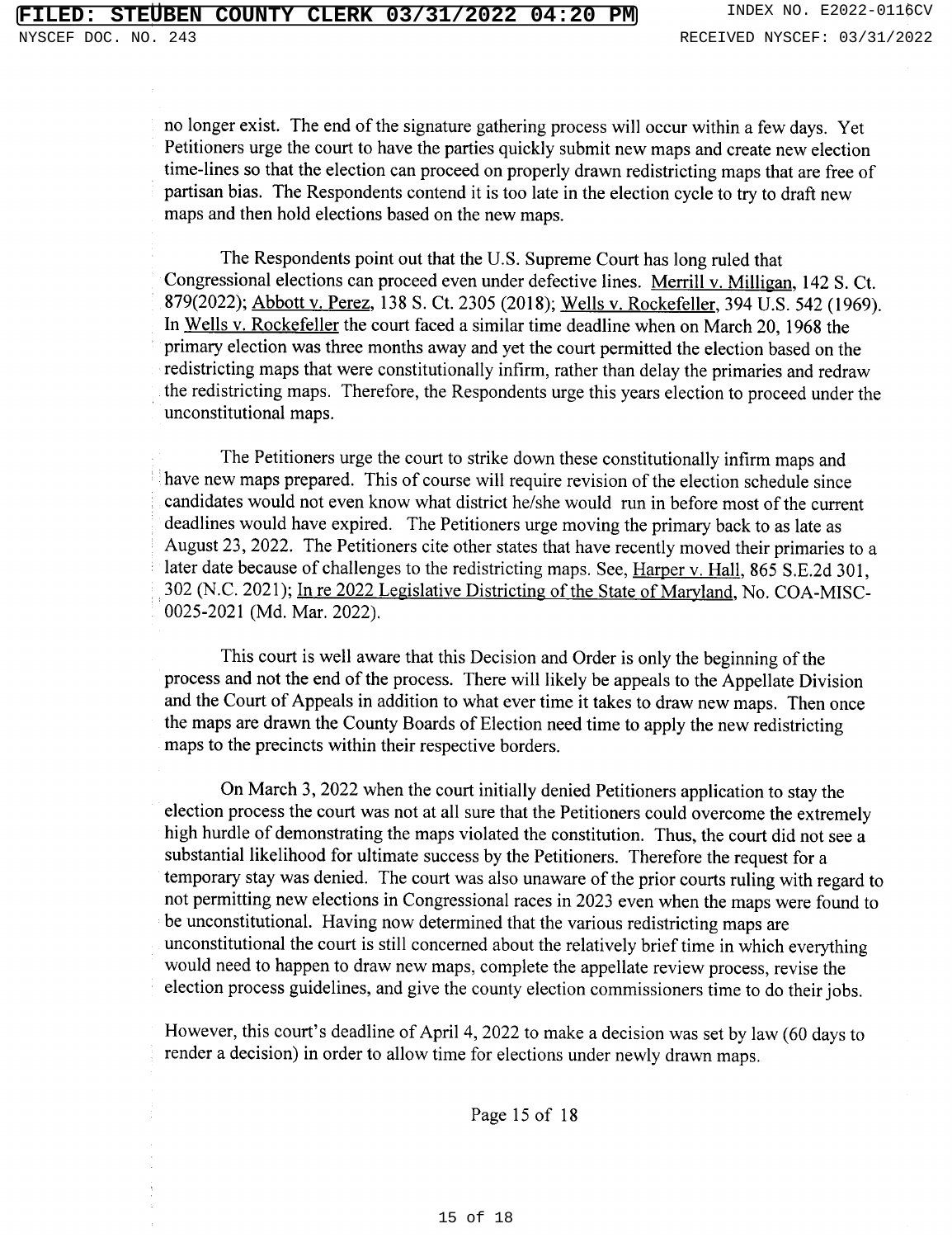As the court sees it the drop dead date for sending out overseas military ballots is fortyfive days before the November 8, 2022 general election. Thus, the ballots have to be finalized and mailed out no later than September 23, 2022. Between the primary election and that September  $23^{rd}$  date the votes have to be counted, the elections need to be certified, candidates need time to challenge election results, and the ballots need to be prepared. Thus, August 23, 2022 is the last possible date to hold a primary. An earlier August date would be preferred from the stand point of providing sufficient time from the holding of the primary to the completion of the November ballot. However, the same 45 day rule applies with regard to sending out overseas primary ballots. Thus, the primary ballots would have to be sent out no later than July 8, 2022. That only leaves about 100 days from today for the drawing of new maps, the candidates to gather signatures, the preparation of the primary ballots, the appellate review process, etc.

The court is mindful that in the Maryland case decided on March 25, 2022 that court threw out the recently enacted gerrymandered maps and ordered new maps to be drawn. This court finds that although it will be very difficult this court must require new maps to be drawn and the current maps are void and unusable. The court will leave it to the legislature and governor to develop new time frames for gathering signatures, how many signatures will be required to be on the ballot, whether signatures already gathered can be counted toward meeting the quota to appear of the ballot, etc.

N.Y. Constitution Art III §5 states as follows:

"In any judicial proceeding relating to redistricting of congressional or state legislative districts, any law establishing congressional or state legislative districts found to violate the provisions of this article shall be invalid in whole or in part. In the event that a court finds such a violation the legislature shall have a full and reasonable opportunity to correct the law's legal infirmities." (Emphasis added)

Therefore, the Constitution requires the Legislature to be given another chance to pass maps that do not violate the Constitution. Part of the problem is these maps were void ab initio for failure to follow the constitutional process of having bipartisan maps presented by the IRC. The second problem was the Congressional map that was presented was determined to be gerrymandered. The Legislature could correct the gerrymander issue, but they can not correct the constructional failure to have IRC present bipartisan maps for Congressional, State Senate, and State Assembly Districts. Therefore, the court will require any revised maps generated by the Legislature to receive bipartisan support among both Democrats and Republicans in both the senate and the assembly. The maps do not have to be unanimously approved, but they must enjoy a reasonable amount of bipartisan support to insure the constitutional process is protected. This they will need to do quickly. In Maryland the court gave their legislature 5 days in which to submit appropriate new maps for the court to review. The court will give the legislature until April 11, 2022 (which is slightly more time than they took to prepare the

Page 16 of 18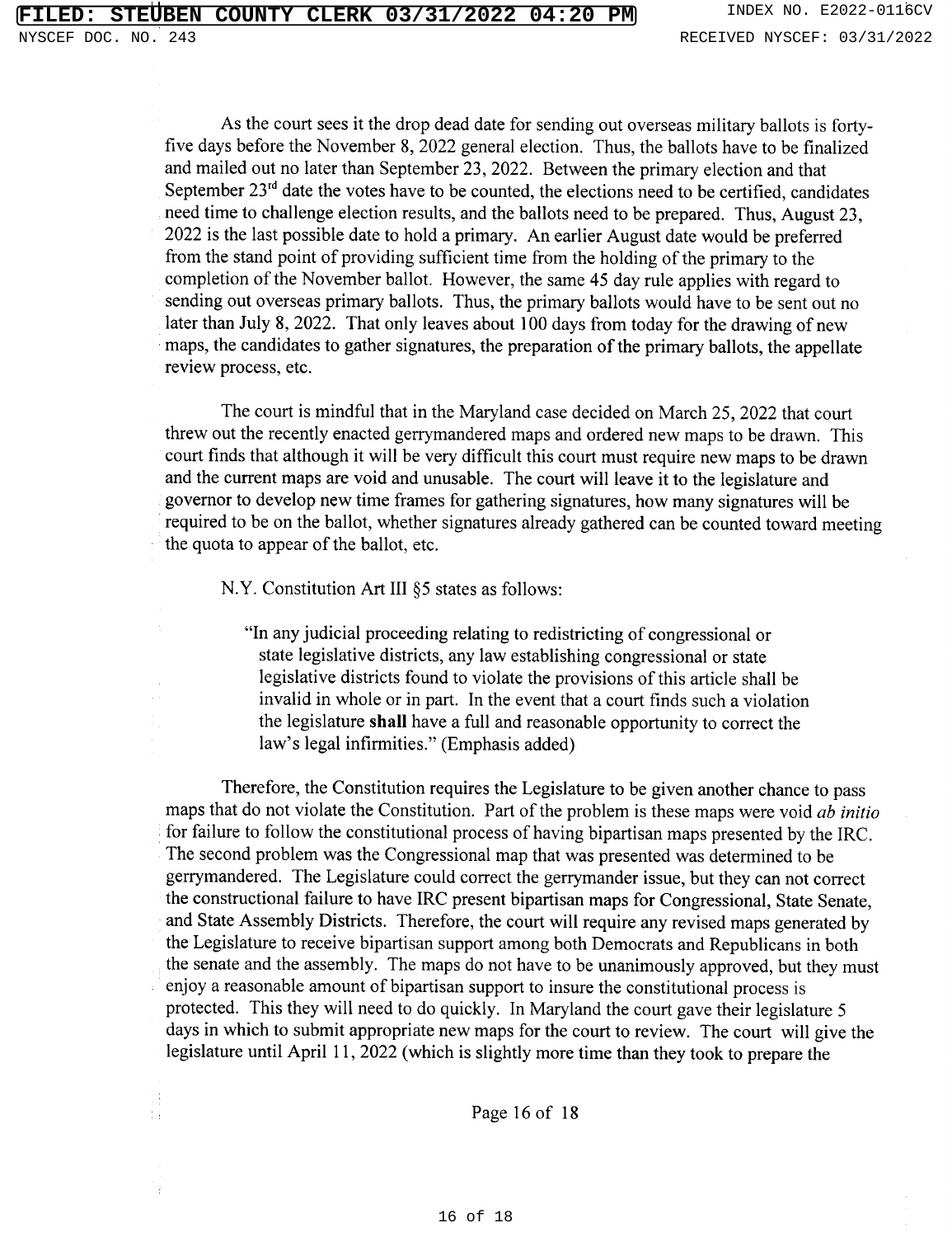enacted maps) to enact new bipartisan supported proposed maps that meet the constitutional requirements. This court will review those maps. If the maps do not receive bipartisan support or if no revised maps are submitted, then I will retain an expert at the States expense to draw new maps. Not only would the process be expensive it is possible that New York would not have a Congressional map in place that meets the Constitutional requirements in time for the primaries even with moving the primary date back to August 23, 2022.

NOW, therefore, upon consideration of all papers and proceedings heretofore had herein, and after due deliberation, it is

**ORDERED, ADJUDGED, and DECREED** the Petitioner are found to be in the zone of interest and therefore having standing to bring this action; and it is further

ORDERED, ADJUDGED, and DECREED that the Governor and Lt. Governor are necessary parties to this action; and it is further

ORDERED, ADJUDGED, and DECREED that the process used to enact the 2022 redistricting maps was unconstitutional and therefore void *ab initio*; and it is further

ORDERED, ADJUDGED, and DECREED that with regard to the enacted 2022 Congressional map the Petitioners were able to prove beyond a reasonable doubt that the map was enacted with political bias and thus in violation of the constitutional prohibition against gerrymandering under Article III Sections 4 and 5 of the Constitution; and it is further

ORDERED, ADJUDGED, and DECREED that the maps enacted by 2021-2022 N.Y. Reg. Sess. Leg. Bills S8196 and A.9039-A (as technically amended by A.9167) be, and are hereby found to be void and not usable; and it is further

ORDERED, ADJUDGED, and DECREED that the maps enacted by 2021-2022 N.Y. Reg. Sess. Leg. Bills S9040-A and A.9168 be, and are hereby found to be void and not usable; and it is further

ORDERED, ADJUDGED, and DECREED that congressional, state senate and state assembly maps that were enacted after the 2010 census are no longer valid due to unconstitutional malapportionment and therefore can not be used; and it is further

ORDERED, ADJUDGED, and DECREED that the legislation enacted in November, 2021 purporting to create a way to bypass the IRC is unconstitutional and in clear violation of the Peoples' express desire to not amend the Constitution to permit the Legislature to act in the event the IRC failed to submit maps; and it is further

ORDERED, ADJUDGED, and DECREED that the enacted legislation L. 2021 c. 633 §1 be and is hereby found to be void and not usable and shall be stricken from the books; and it

Page 17 of 18